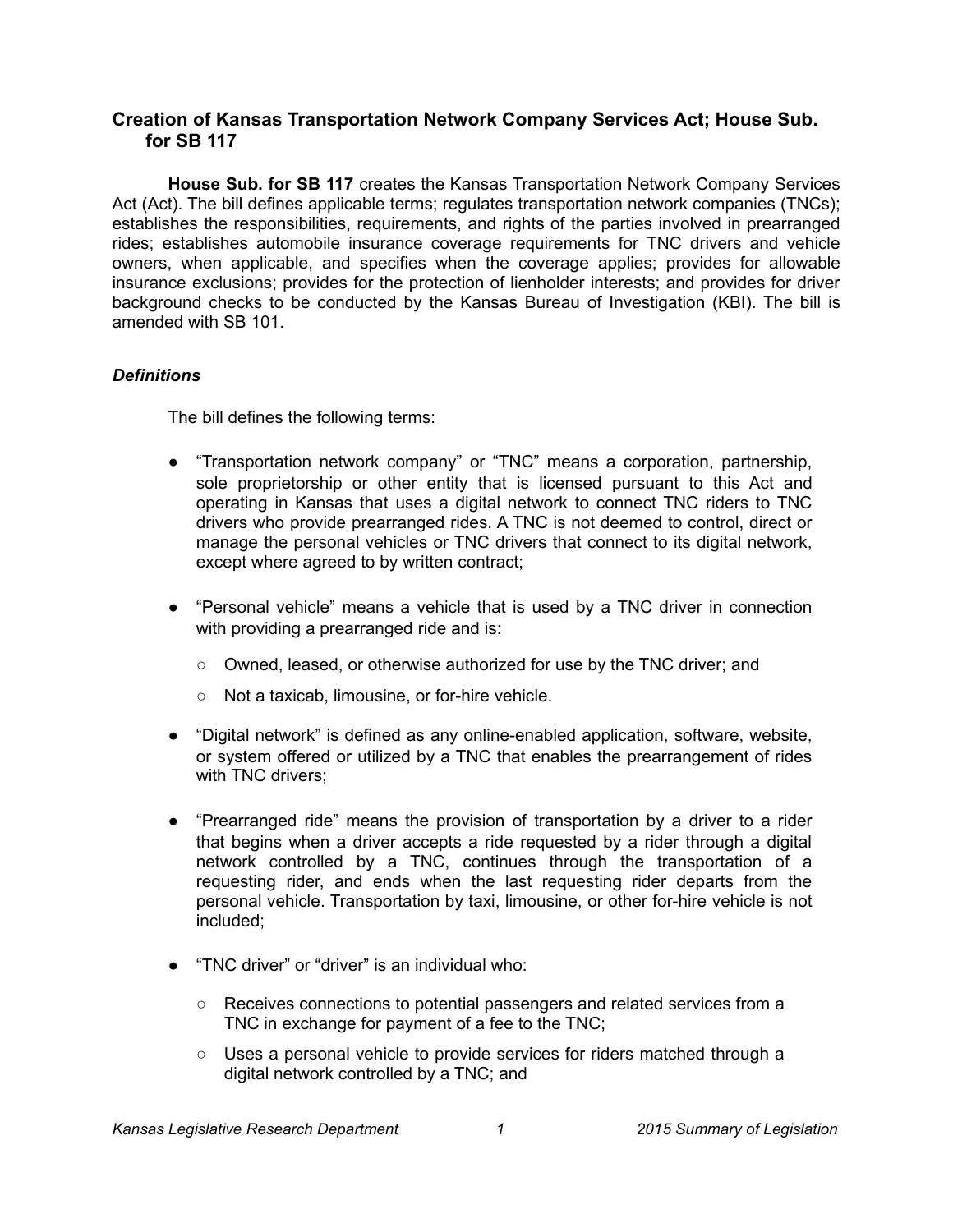- Receives, in exchange for providing the passenger a ride, compensation that exceeds the individual's cost to provide the ride;
- "TNC rider" or "rider" is an individual who uses or persons who use a TNC's digital network to connect with a TNC driver for prearranged rides to the rider in the driver's personal vehicle between points chosen by the rider; and
- "Vehicle owner" is the owner of a personal vehicle.

## *TNC Requirements*

### *Exclusion as Motor Carrier, Taxicab, For-Hire, or Commercial Vehicle*

TNCs or drivers meeting the requirements of the Act are not considered motor carriers, private motor carriers, or public motor carriers of passengers, nor determined to provide taxicab or for-hire vehicle service. A driver is not required to register a personal vehicle used for prearranged rides as a commercial or for-hire vehicle.

### *Agent for Service*

The TNC is required to maintain an agent for service in the state.

### *Disclosures to Rider*

A TNC is required to provide the rider with the following:

- Fare calculation method, disclosed on its digital network, for any fare charged;
- Applicable rates being charged;
- The option to receive an estimated fare before the rider enters the driver's personal vehicle;
- Driver's picture and the license plate number of the personal vehicle used for providing prearranged rides, displayed on the TNC's digital network, prior to the rider entering the driver's vehicle; and
- An electronic receipt, within a reasonable time after completion of a trip, that lists the following information regarding the trip:
	- Origin and destination;
	- Total time and distance; and
	- An itemization of the total fare paid, if any.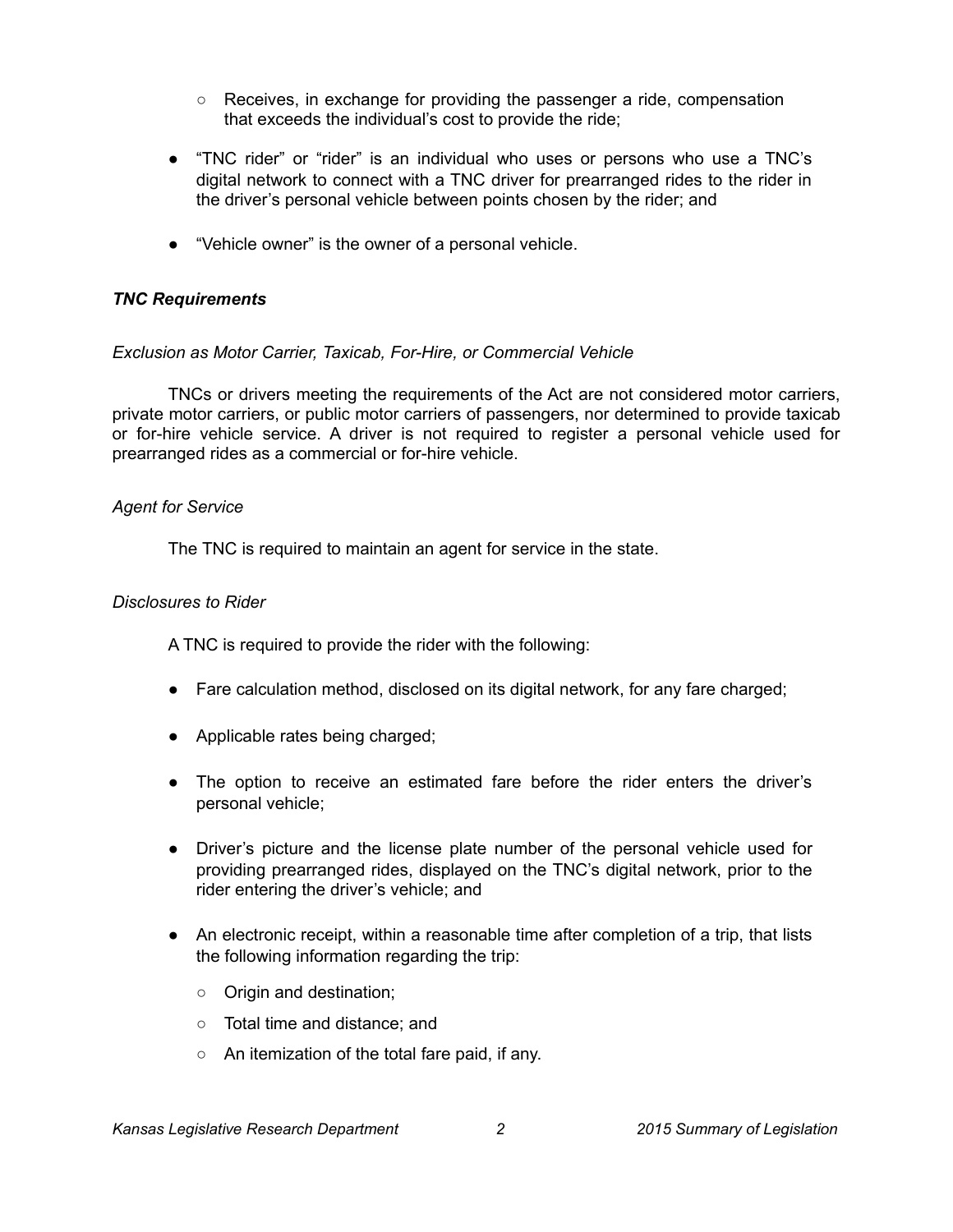### *Automobile Insurance Requirements*

On and after January 1, 2016, a TNC driver or vehicle owner or TNC on the driver's behalf is required to maintain primary automobile insurance that recognizes the driver is a TNC driver and covers the driver while logged on to the TNC's digital network, engaged in a prearranged ride, or transporting a passenger for compensation.

The coverage requirements for Periods 1 and 2, as described below, are satisfied by automobile insurance maintained by the TNC driver or vehicle owner or by the TNC, or by a combination of both.

### *Period 1*

While a TNC driver is logged on to the digital network and available to receive transportation requests but not engaged in a prearranged ride, the following automobile insurance requirements apply:

- Primary automobile insurance of at least \$50,000 for death and bodily injury per person and \$100,000 per incident, and \$25,000 for property damage; and
- Primary automobile liability insurance that meets the minimum coverage requirements where required by statutes relating to uninsured and underinsured motorist coverage and motor vehicle liability insurance coverage.

#### *Period 2*

While a TNC driver is engaged in a prearranged ride, the following automobile insurance requirements apply:

- Primary automobile insurance that provides at least \$1,000,000 for death, bodily injury, and property damage; and
- Primary automobile liability insurance that meets the minimum coverage requirements where required by statutes relating to uninsured and underinsured motorist coverage and motor vehicle liability insurance coverage.

If the insurance maintained by the driver or vehicle owner, as described in Periods 1 and 2 above, has lapsed or does not provide the required coverage, the insurance maintained by the TNC provides the coverage required beginning with the first dollar of a claim, and the TNC has the duty to defend the claim. Coverage by an automobile insurance policy maintained by the TNC does not depend on a personal automobile insurer first denying a claim, nor is a personal automobile insurance policy required to first deny a claim.

The bill provides that the required insurance may be placed with an insurer licensed under state law, or with an eligible surplus lines insurer. Insurance meeting the requirements of the Act is deemed to satisfy the financial responsibility requirement for a personal vehicle under the Kansas Automobile Injury Reparations Act.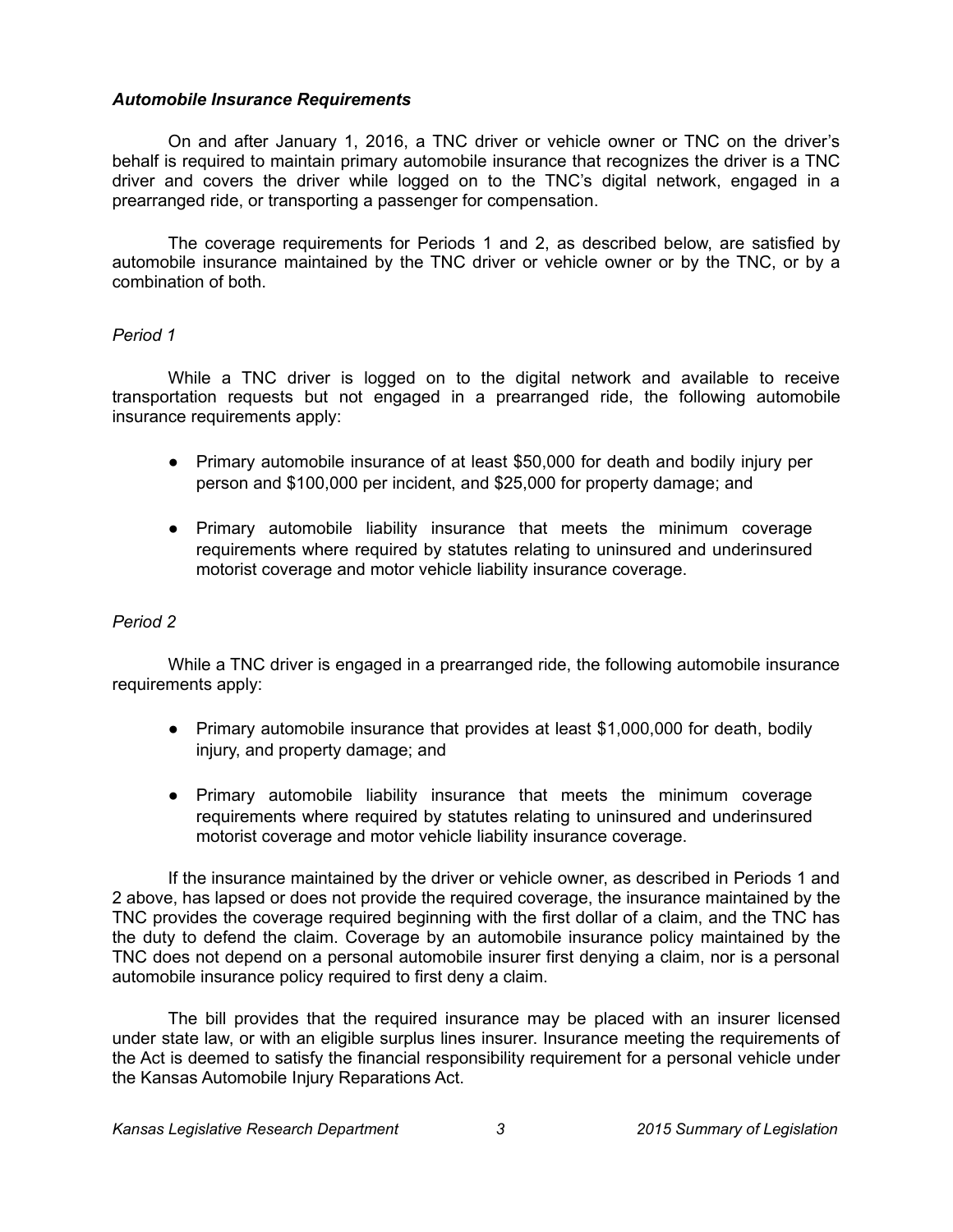At all times during the use of a vehicle in connection with a TNC's digital network, the driver is required to carry proof of insurance meeting the requirements of the Act. In the event of an accident and upon a request pursuant to statutes relating to insurance verification, the driver is required to provide to the directly interested parties, automobile insurers, and investigating police officers the insurance coverage information and whether the driver was logged on to the digital network or on a prearranged ride at the time of the accident.

### *TNC Required Disclosure to Driver*

The following information is required to be disclosed in writing by the TNC to the driver before the driver is allowed to accept a request for a prearranged ride on the digital network:

- Insurance coverage, including the types of coverage and limits for each coverage, provided by the TNC to the driver using a personal vehicle in connection with the digital network; and
- Notice that the driver's own automobile insurance policy, depending on its terms, might not provide any coverage while the driver is logged on to the digital network and available to receive transportation requests or is engaged in a prearranged ride (Periods 1 and 2).

### *Insurers' Allowable Exclusions*

Insurers writing automobile insurance in the state are allowed to exclude any and all coverage under the driver's or vehicle owner's insurance policy for any loss or injury occurring while the driver is logged on to a TNC's digital network or providing a prearranged ride. The bill provides a list of the coverage included in the automobile insurance policy an insurer is allowed to exclude. The exclusions apply regardless of any requirement under the Kansas Automobile Injury Reparations Act.

The bill clarifies the Act does not imply or require a personal automobile insurance policy to provide coverage while the driver is logged on to a digital network, engaged in a prearranged ride, or otherwise using a vehicle to transport passengers for compensation. An insurer is allowed to provide coverage for the TNC driver's vehicle, if the provider chooses to do so by contract or endorsement.

Automobile insurers excluding coverage as permitted under the bill have no duty to defend or indemnify any claim expressly excluded. The Act is not deemed to invalidate or limit an exclusion contained in a policy. An automobile insurer defending or indemnifying a claim against a driver excluded under the terms of its policy, as allowed under the Act, has the right of contribution against other insurers providing automobile insurance to the same driver in satisfaction of the required coverage under the automobile insurance requirements portions of the Act at the time of loss.

In a claims coverage investigation, the bill requires TNCs and any insurer potentially providing coverage under the Act's automobile insurance requirements to cooperate to facilitate the exchange of relevant information with directly involved parties and any insurer of the TNC driver if applicable, including precise times the driver logged on and off the digital network in the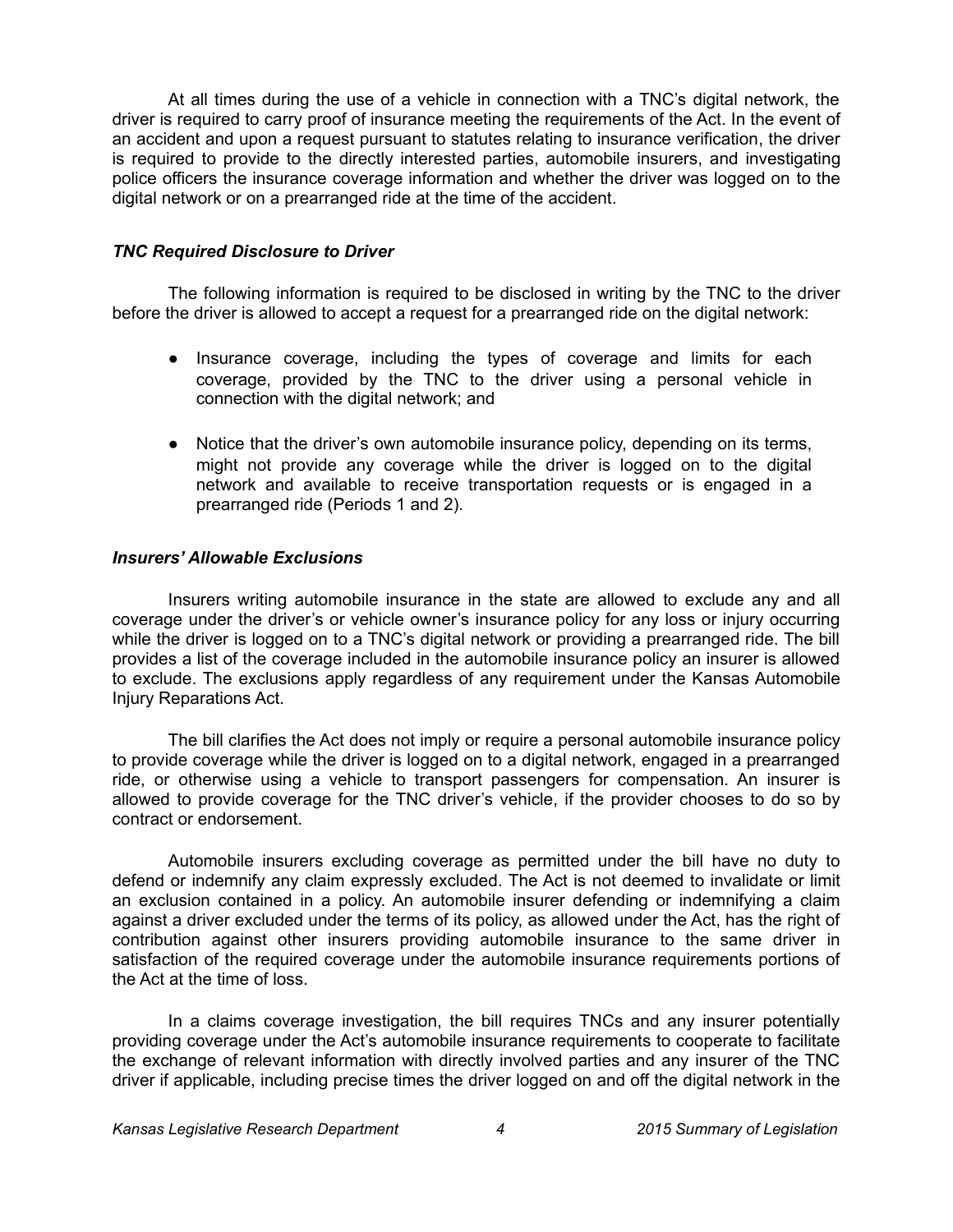12-hour period immediately preceding and the 12-hour period immediately following the accident and to disclose to one another a clear description of the coverage, exclusions, and limits provided under any automobile insurance maintained under the Act.

## *TNC Requirements of Driver*

## *Zero Tolerance Policy on Use of Drugs or Alcohol*

The TNC is required to implement a zero tolerance policy on the use of drugs or alcohol while a driver is providing a prearranged ride or logged into the digital network, but not providing a prearranged ride. The TNC is required, on its website, to provide notice of the zero tolerance policy and procedures for a rider to report a complaint about a driver with whom the rider is matched and reasonably suspects was under the influence of drugs or alcohol during the course of the trip.

Upon receipt of a complaint regarding an alleged violation of the zero tolerance policy, the TNC is required to immediately suspend the driver's access to the digital network and to conduct an investigation. The suspension lasts the duration of the investigation. The TNC is required to maintain records pertaining to the enforcement of the zero tolerance policy for at least two years from the date of receipt of a passenger complaint.

### *Driver Requirements*

## *Requirements Prior to Acting as TNC Driver*

The TNC is required to take the following actions prior to allowing an individual to act as a driver on its digital network:

- Require the individual to submit an application to the TNC, including information regarding the applicant's address, age, driver's license, driving history, motor vehicle registration, automobile liability insurance, and other information required by the TNC;
- Obtain a local and national criminal background check on the individual, conducted by the KBI as outlined in the bill:
	- The Attorney General is required to release fingerprints to the KBI for the purpose of conducting criminal history records checks, utilizing the files and records of the KBI and the Federal Bureau of Investigation; and
	- Each individual is subject to a state and national criminal history records check which conforms to applicable federal standards for the purpose of verifying the identity of the individual and whether the individual has been convicted of any crime that disqualifies the individual from being a TNC driver;
- Obtain and review the applicant's driving history research report; and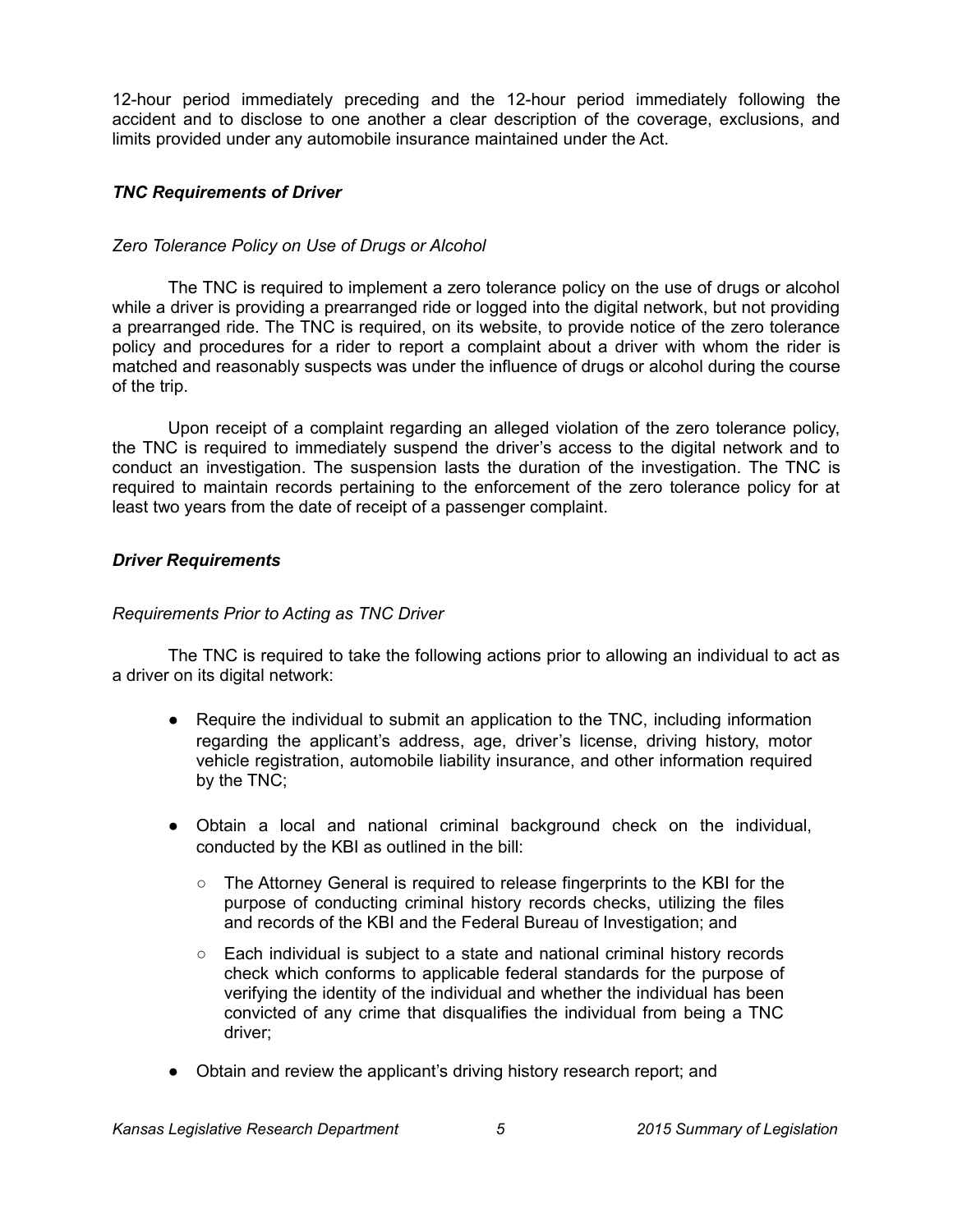● If the individual's personal vehicle is subject to a lien, require the individual to provide proof to the lienholder and to the TNC of comprehensive and collision insurance coverage on the vehicle that covers the period when the individual is logged on to a TNC's digital network but not engaged in a prearranged ride (Period 1) and when the individual is engaged in a prearranged ride (Period 2).

The bill provides for conditions under which a TNC is not allowed to permit an individual to act as a driver on its digital network. One such condition is the driver is not at least 19 years of age.

#### *Other Driver Requirements*

The bill requires the motor vehicle used by a driver to provide prearranged rides to meet the equipment requirements applicable to private motor vehicles under the state Uniform Act Regulating Traffic. The driver is allowed to provide only prearranged rides and is not allowed to solicit or accept street hails.

### *TNC Policy Prohibiting Solicitation or Acceptance of Cash Payments*

The TNC is required to adopt a policy prohibiting solicitation or acceptance of cash payments from riders and notify the drivers of the policy, and the drivers are required to follow the policy. Only electronic payments using the TNC's digital network are allowed.

### *TNC Policy of Non-Discrimination*

The TNC is required to adopt a policy of non-discrimination with respect to riders and potential riders and notify the drivers of the policy. The drivers are required to comply with all applicable laws regarding non-discrimination against riders or potential riders and relating to accommodation of service animals. The driver is not allowed to impose additional charges for providing services to individuals with physical disabilities because of those disabilities.

The TNC is required to provide riders an opportunity to indicate the need for a wheelchair-accessible vehicle. If a TNC cannot arrange wheelchair-accessible TNC services, it is required to direct the rider to an alternate provider of such service, if available.

#### *TNC Records Maintenance*

The TNC is required to maintain individual trip records for at least one year from the date the trip is provided. In addition, the TNC is required to maintain driver records at least until the one-year anniversary of the date on which the driver's activation on the digital network ends.

### *Confidentiality of Rider Information*

The TNC is prohibited from disclosing a rider's personally identifiable information to a third party unless the rider consents or a legal obligation to disclose exists, or disclosure is required to protect or defend the terms of the use of the service or to investigate violations of the